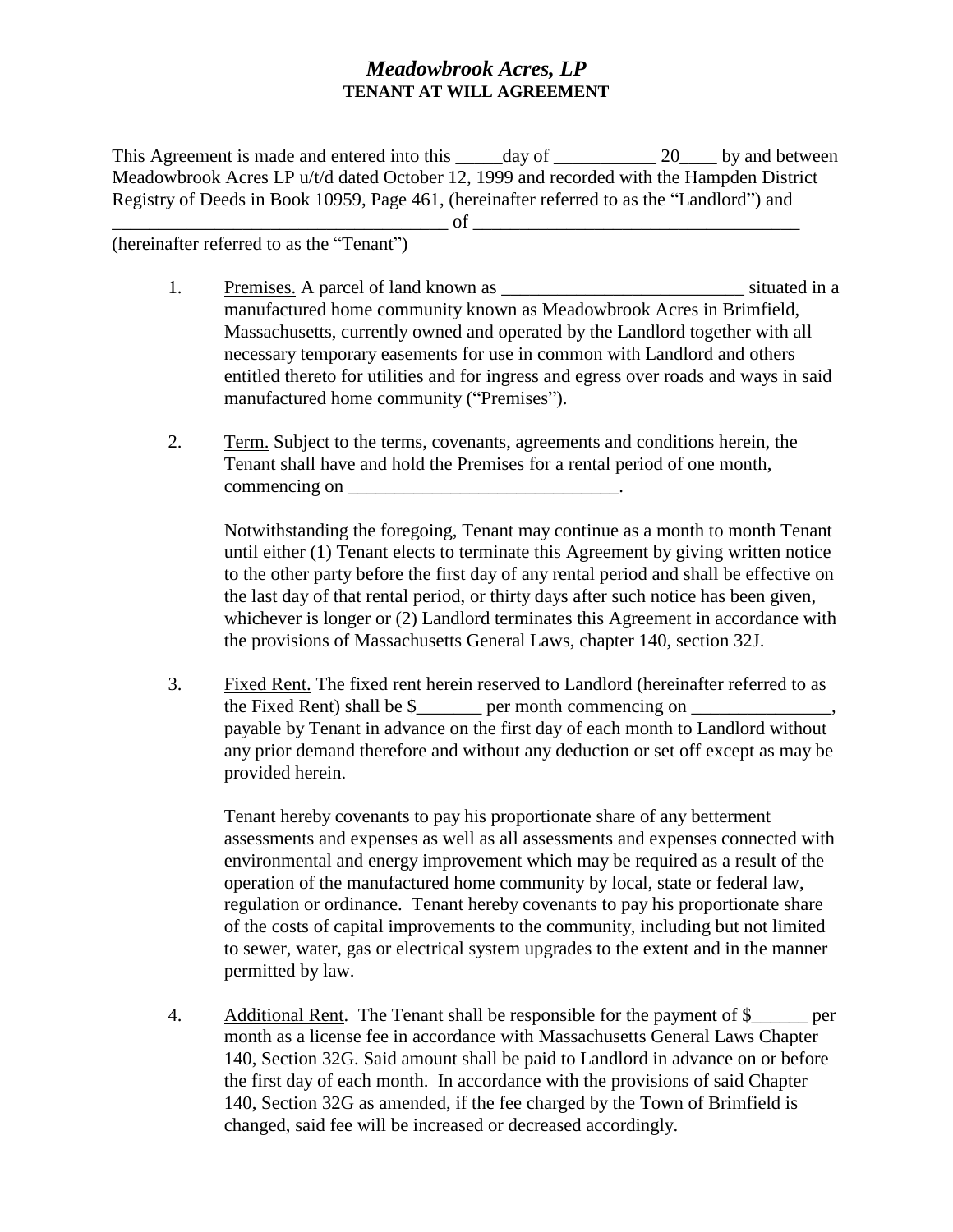- 5. Utilities. The Tenant shall be responsible for the payment of all utilities provided to the Premises or to any structure or improvement thereon exclusive of water.
- 6. Rules. The Tenant has been provided with a copy of the Rules of Meadowbrook Acres Manufactured Housing Community effective January 1, 2011. The Tenant agrees to abide by said Rules and/or any lawful amendments that may be made thereto once said Rules become effective.
- 7. Personal Property. The Tenant agrees and acknowledges that all buildings, structures, improvements, equipment, furniture, fixtures, and other items of personal property located upon the Premises during the term of this Agreement or any extension hereof, is to be at the sole risk and hazard of the Tenant, and that Landlord shall bear no responsibility for injury or damage to same unless such injury or damage is attributable to the intentional acts or negligence of the Landlord, its agents, or employees acting within the scope of their employment.
- 8. Title to Improvements. The Tenant acknowledges that Landlord is the owner of any structures and improvements now or hereafter erected upon the Premises, excepting the manufactured home, portable shed, portable garage or similar portable structure owned by the Tenant and placed on the Premises. All improvements which constitute the construction, erection or placing of any structure on the Premises must have the prior written approval of the Landlord which shall not be unreasonably withheld.

All permanently affixed structures placed on the Premises by the Tenant at Tenant's sole cost shall be owned by Tenant during the term hereof, but upon the expiration of the term, or any extension thereof, same shall belong to Landlord. Landlord alone shall be entitled to deduct all depreciation on Tenant's income tax returns for all such improvements.

Upon the termination of this Agreement, the Tenant shall surrender the Premises in good condition and repair, reasonable wear and tear excluded. Tenant shall leave the Premises in a safe condition by covering, enclosing or securing the Premises so as to prevent the Premises from becoming a hazard or nuisance to the general public. Tenant shall cap all utilities at the property line and properly locate same.

Notwithstanding the above, Tenant agrees to restore the Premises to its former condition if requested by Landlord.

9. Subordination. This Agreement shall be subject and subordinate to any and all such mortgages, now or at any time hereafter, which are a lien on the property of which the Premises is a part of and Tenant shall, when requested execute and deliver such written instruments as shall be necessary to show the subordination of this Agreement to said mortgages, provided that mortgagee by agreement in the mortgage or separate instrument contracts in substance not to disturb Tenant's occupancy so long as Tenant performs its obligations in this Agreement.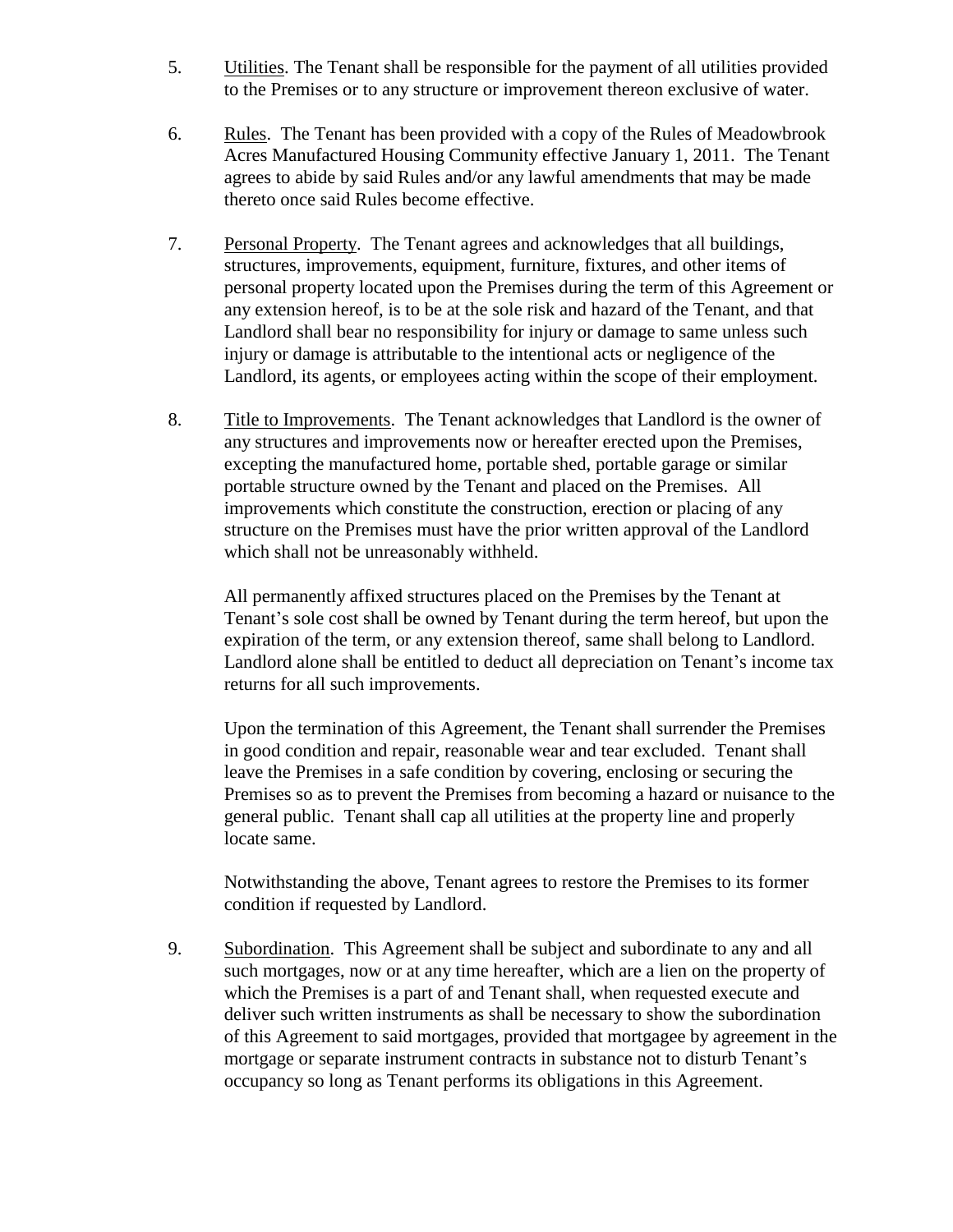- 10. Landlord's Access. The Landlord shall have the right to come upon the premises from time to time to; excavate on adjoining land and to enter thereon for the purpose of shoring up the Premises or other adjoining premises; to exhibit the Premises for the purposes of sale, mortgage or reletting; to cure or prevent any default or breach of duty by the Tenant; and whenever the Landlord deems it necessary or desirable to do so for the immediate safety and welfare of the Premises or adjoining premises, provided that in each of the foregoing instances Landlord shall not unreasonably interfere with the Tenant's quiet enjoyment of the premises.
- 11. Indemnification. The Tenant agrees, at its sole cost and expense, to the extent permitted by law, to indemnify and hold Landlord harmless from any and all claims by or on behalf of any person, employee, corporation, or other entities arising from or in connection with: a) the construction or alteration of any building or the installation of any equipment, or the conduct or management of, and the payment for, any work or thing whatsoever done in about the Premises, by or on behalf of Tenant, occurring during the term of this Agreement, b) the condition of the Premises from and after the commencement of the term of this Agreement or earlier use, possession or occupancy thereof by Tenant, c) any breach or default on the part of Tenant in the performance of Tenant's obligations or covenants under this Agreement, d) any act, negligence, fault, omission or other misconduct of Tenant, or any of its officers, agents, servants, employees, contractors, customers or invitees in or about the Premises, occurring during the term of this Agreement, e) the operation of vehicles by Tenant, or any of its officers, agents, servants, employees, contractors, invitees or customers occurring during the term of this Agreement, f) any acts performed, at Tenant's request, by the Landlord or any of its officers, agents, servants, employees, contractors, or invitees occurring during the term of this Agreement, g) any claim or damage arising from Tenant's neglect in not removing snow and ice from the Premises or from the sidewalks or passageways adjacent to the Premises as provided in Section 8, h) any claim or damage arising out of the disposal, release or emission by the Tenant, its officers, agents, employees customers or invitees upon the Premises, whether accidental or not, of hazardous waste or hazardous material as may be defined from time to time by Federal, State and Local laws pertaining to hazardous waste, toxic substances, and air and water pollution, and any claims for injury or damage to any and all persons or property by any other cause of whatever nature unless caused by or due to the act, omission, fault negligence, or misconduct of the Landlord.
- 12. Quiet Enjoyment. The Tenant, upon paying the basic rent and all additional rent and other charges herein provided for, and performing all other terms of the Agreement, shall quietly have and enjoy the Premises during the term of this Agreement without hindrance or molestation by anyone claiming by or through the Landlord.
- 13. Eminent Domain. If the whole of the premises hereby demised shall be taken or condemned by any competent authority for any public use or purpose, then the term hereby granted shall cease on the day prior to the taking of possession by such authority, whichever first occurs, and rent hereunder shall be paid to and adjusted as of that day.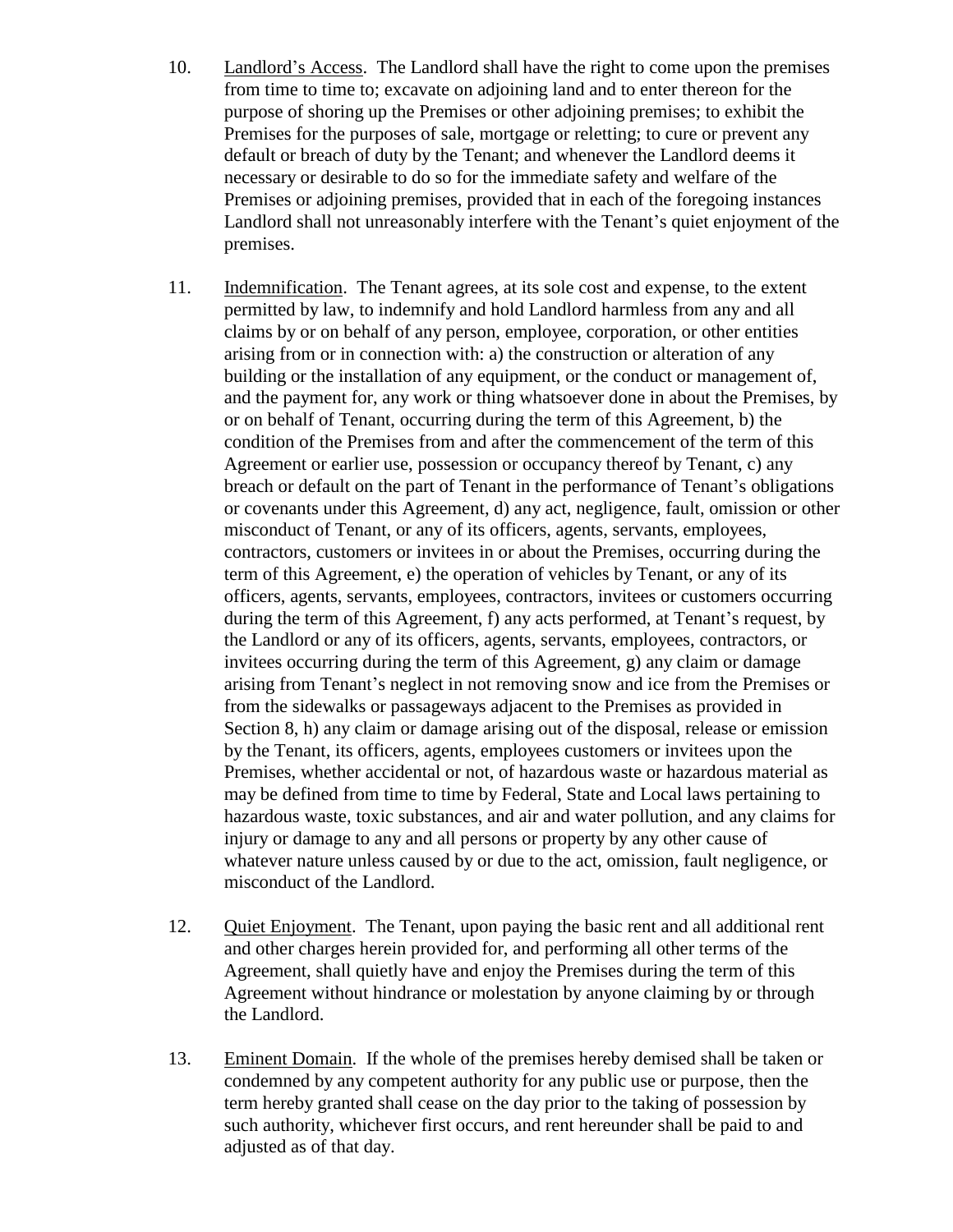Landlord agrees to give written notice of such taking to Tenant promptly. If a portion of said demised premises shall be condemned or taken and, as a result thereof, there shall be such a major change in the character of the premises as to prevent Tenant from using the same in substantially the same manner as theretofore used, then and in that event, the Tenant may either cancel and terminate this Agreement as of the date when the part of the premises so taken or condemned shall be required for such public purpose, or said Tenant may continue to occupy the remaining portion provided, however, the Tenant shall give written notice to the Landlord, within fifteen(15) days after receipt of notice from Landlord of any taking or vesting of title of its election. In the event the Tenant shall remain in possession and occupation of the remaining portion, all the terms and conditions for this Agreement shall remain in full force and effect with respect to such remaining portion, except that the rent reserved to be paid hereunder shall be equitably adjusted according to the amount in value of such remaining space and this Agreement shall continue for the balance of its term, subject to the terms and conditions herein stated.

The award of damages or compensation for the premises taken, or the amount paid pursuant to private purchase in lieu thereof, whether such condemnation or sale be total or partial, shall belong to the Landlord, except that the Tenant shall be entitled to any and all compensation attributable to Tenant's improvements, and in case of a partial condemnation of the demised premises, Tenant shall be entitled to any compensation for damage sustained by Tenant as the result of any alterations, modifications, or repairs which may be reasonably required of the Tenant in order to place the remaining portion of the demised premises not so condemned, in a suitable condition for Tenant's further occupancy.

14. Waiver. No assent, express or implied, by the Landlord to any breach of any covenant or condition herein contained on the part of the Tenant to be performed or express or implied, of or failure by the Landlord to insist on the Tenant's prompt performance or observance of any such covenant or conditions, shall be deemed to be a waiver of or assent to any succeeding breach of the same or any other covenant or condition, and the Landlord may assert its rights and remedies hereunder without any prior or additional notice to the Tenant that it proposed to do so. The acceptance by the Landlord of rent or other payment hereunder or silence by the Landlord as to any breach shall not be construed as waiving any of the Landlord's rights hereunder unless such waiver is in writing.

No payment by the Tenant or acceptance by the Landlord of a lesser amount than shall be due the Landlord from the Tenant shall be deemed to be anything but payment on account, and the acceptance by the Landlord of a check for a lesser amount with an endorsement or statement thereof or upon a letter accompanying said check shall not be deemed an accord and satisfaction, and the Landlord may accept said check without prejudice to recover the balance due or pursue any other remedy.

15. Severability. If any term of this Agreement, or the application thereof to any person, entity, or circumstance, shall to any extent be invalid or unenforceable, the remainder of this Agreement, or the application of such term to persons, entities,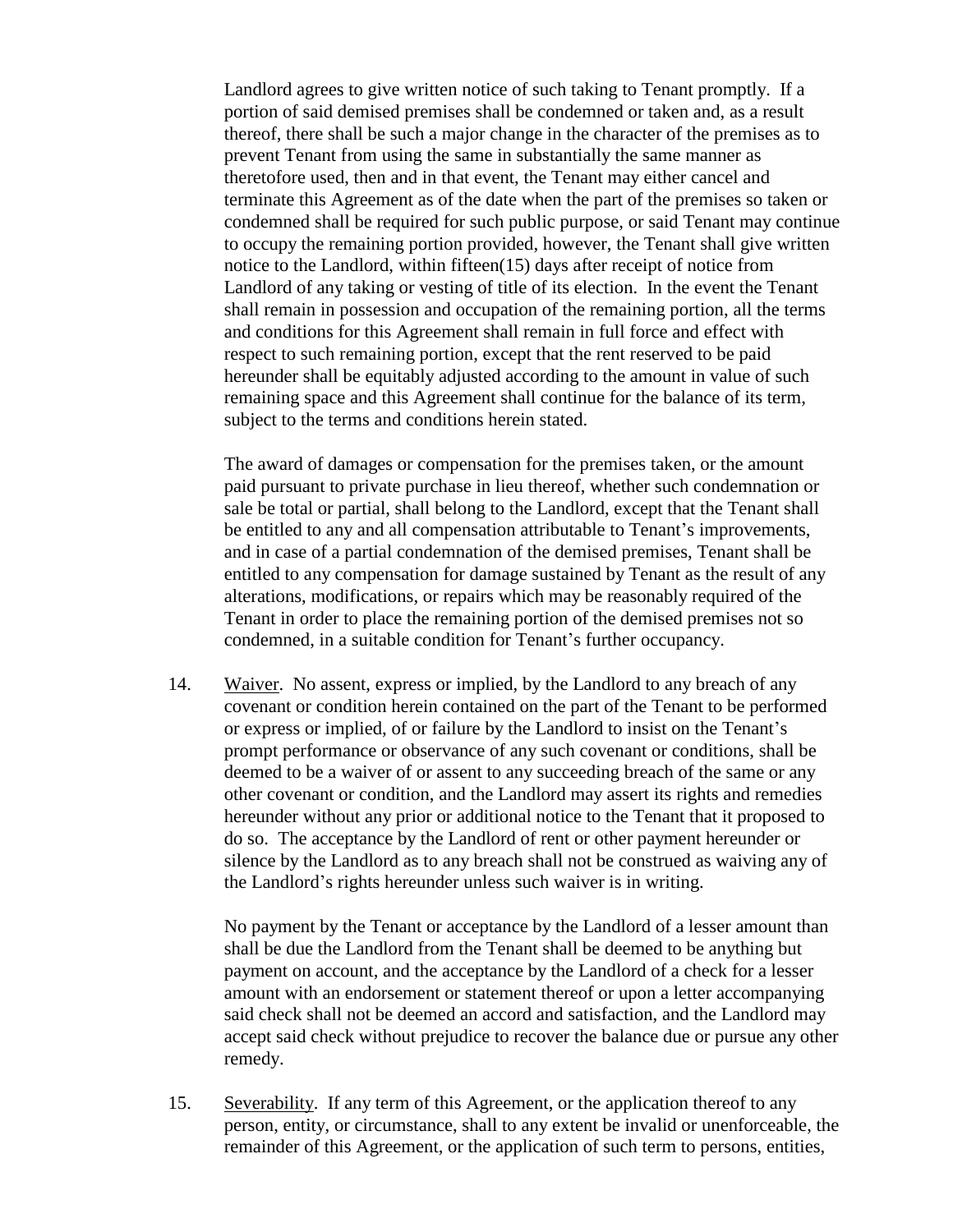or circumstances other than those as to which it is invalid or unenforceable, shall not be affected thereby, and each term of this Agreement shall be valid and enforceable to the fullest extent permitted by law.

- 16. Notices. Any notice which may be required or desired to be given hereunder from either of the parties to the other shall be in writing. Notices may be served personally upon the party to whom such notice is directed or may be mailed by registered or certified mail, return receipt requested. If directed to the Landlord, it shall be addressed to Landlord at **7D Taggart Drive, Nashua, NH 03060**. If directed to the Tenant, it shall be addressed to The above addresses may be changed by written notice conforming to the provisions of this Section.
- 17. No Warranties or Representations. The parties acknowledge that the Landlord has made no warranties, express or implied, other than those expressly set forth herein.
- 18. Agreement. This Agreement may not be modified except by an instrument in writing signed by both parties, except that the Rules noted in Clause 6 may be amended in accordance with the provisions of Massachusetts General Law Chapter 140. The Tenant and Landlord hereby declare that in entering into this Agreement the Tenant and Landlord relied solely upon the statements contained in this Agreement and fully understand that no agents or representatives of the Landlord or Tenant have authority to in any manner change, add to, or detract from the terms of this Agreement.
- 19. Successors and Assigns. All of the covenants, obligations, and agreements contained herein shall be binding upon and inure to the benefit of the heirs, successors, assigns, and legal representatives of the Landlord and the Tenant and of any person claiming by, through, or under either of them or their agents or attorneys.

In executing this Agreement, The Lannan Company is acting as General Partner and agent of the Landlord. The Tenant agrees that The Lannan Company shall not be personally liable to the Tenant in any way hereunder, including lack of authority to act as Landlord's agent, any and all such liability being hereby quitclaimed, waived and released by Tenant.

Landlord's liability hereunder shall be limited to the value of the leased premises owned by Landlord or its successors and assigns and shall not include the assets of the general or limited partners of the Landlord or their successors and assigns. No judgment shall be taken against any member, general partner, limited partner, subsidiary, officer, shareholder, director, employee, sister company or agent of Landlord or of any general partner of Landlord, and no writ of execution shall be levied against the assets of any member, partner, subsidiary, officer, shareholder, director, employee, sister company or agent of Landlord.

20. Choice of Law. This Agreement shall be construed and enforced in accordance with the laws of the Commonwealth of Massachusetts.